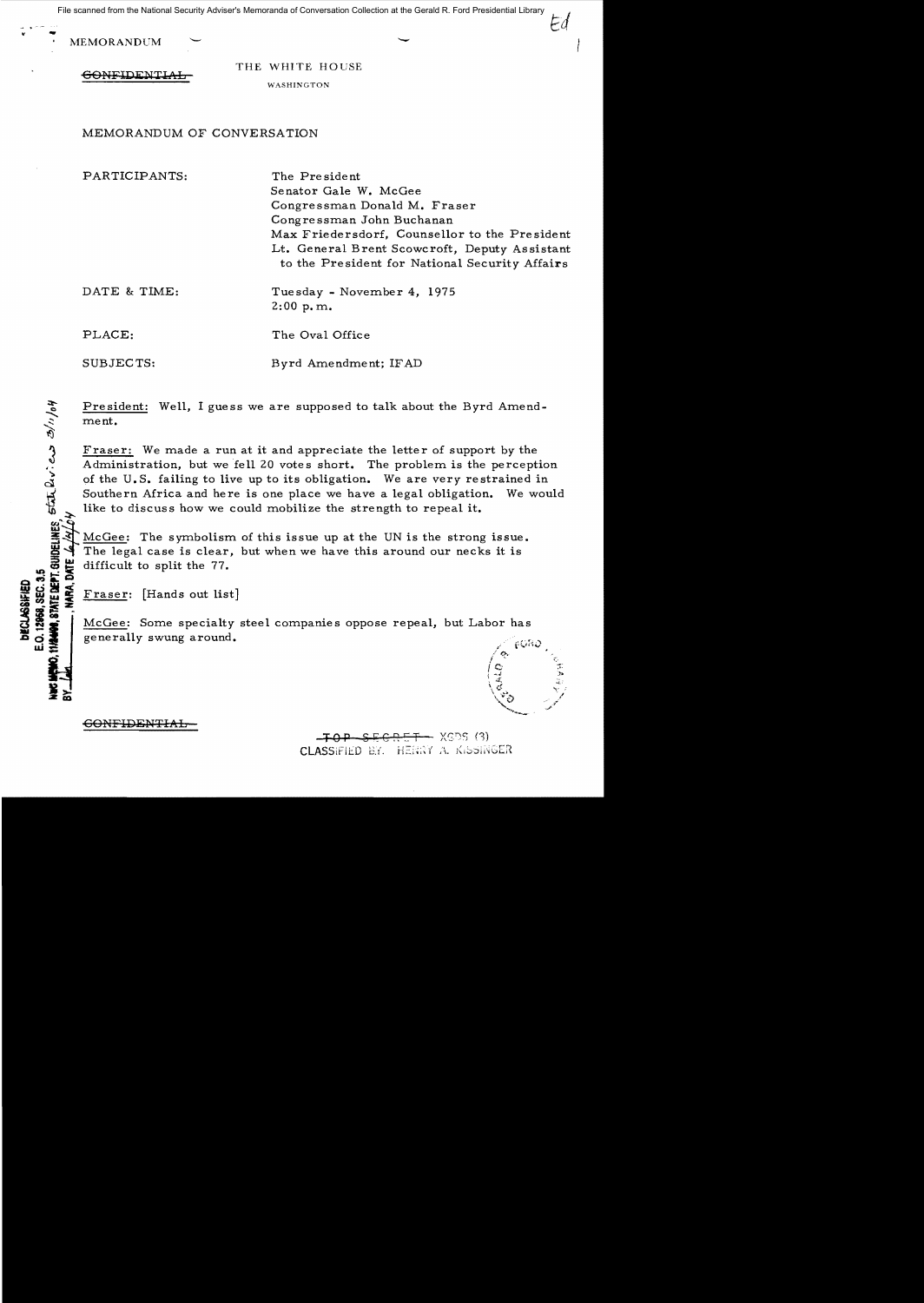Buchanan: I don't know whether we can bring it up and win. I don't know whether a maximum effort would have won, but it certainly would take that. I must say that especially DOD but Commerce and Treasury also couldn't have been worse in their testimony had they been opposed. They were less than enthusiastic. That is water over the dam. Now I don't know if it can be done, and if we fail again it would be worse than not trying.

President: I would start from this point of view. It is very hard to turn people around in the same session on the same issue. How about the 37 absentee s?

Fraser: They split about even.

President: If you could get the "pro" absentees back and get some negatives to stay away, you might make it.

Buchanan: There are other issues -- like Turkish aid -- which diluted the White House effort. I would like to know we were going to win before we try.

McGee: There is no time bind. The President has a point -- we might be better to wait until next year.

President: Max, run a check on the 37. [Discussion of the names]

Buchanan: Rhodes is strongly against repeal -- as is Michel.

President: Did you catch flak in your district?

Buchanan: I really caught hell - - I still won in '74 but I took a lot of flak. You can make a strong argument on national security if you don't know the facts. We could end up with chrome in very unfriendly hands.

President: There is no backing off of *my* support. Kissinger will stand fast and Max will check that list.

McGee: The Senate won't start it again. They are afraid of being left by the House again.

Fraser: We could redraft the bill to leave it to the President's discretion on the basis of national intere st and security.



GONFIDENTIAL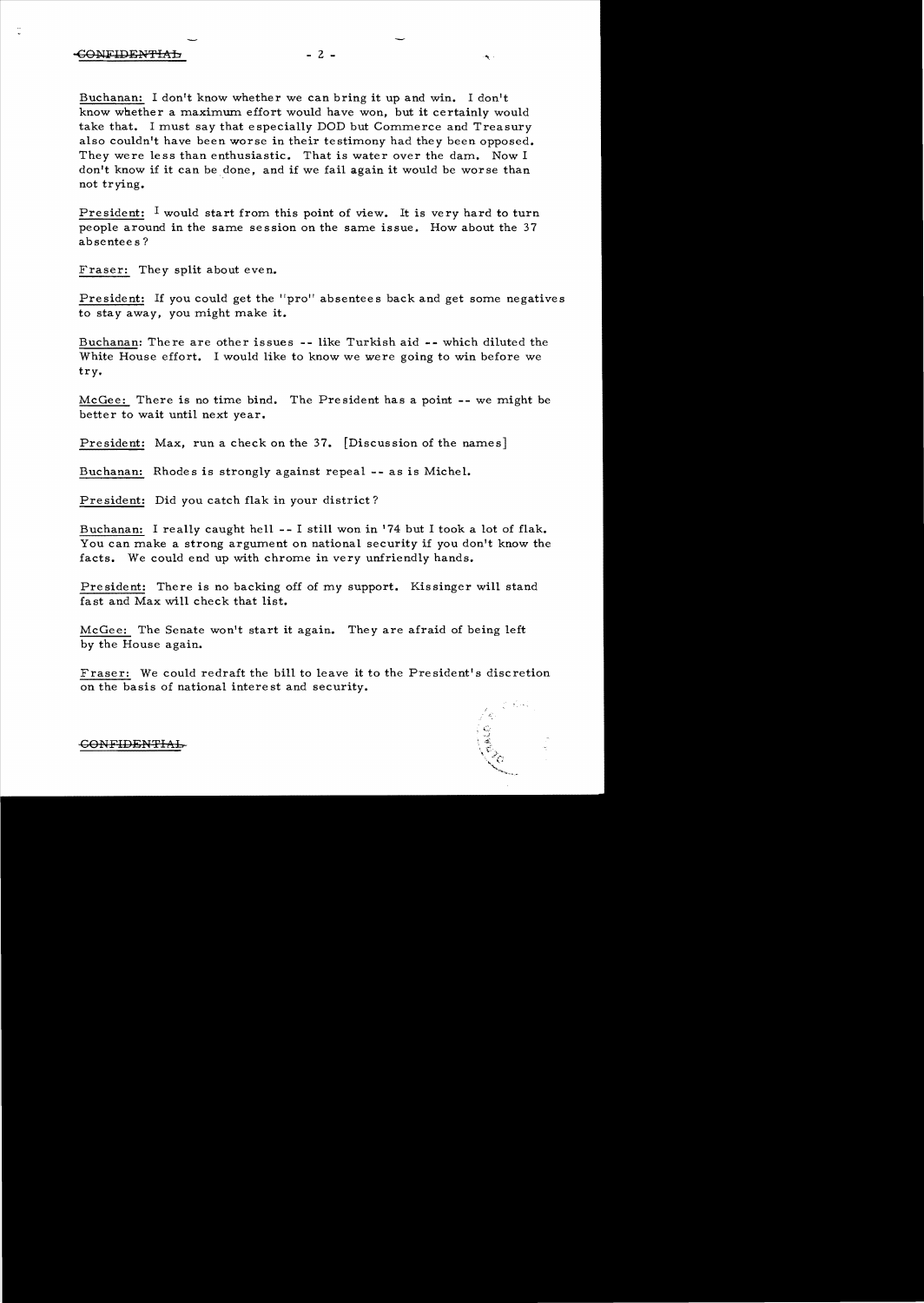## -CONFIDENTIAL-<br>-3 -

President: That might be attractive.

McGee: Some might argue against that on grounds of power of the President.

President: It might be a good idea for the President to have that flexibility.

Weill go ahead on checking **it.** 

Fraser: Can you test this alternate approach? It gives people a chance to shift positions.

President: Let's look into it. Gale, you wanted to mention IFAD.

McGee: There is some snipping away going on in the Senate. I am not sure that we may not have some problems. Just wanted to let you know.



GONFIDENTIAL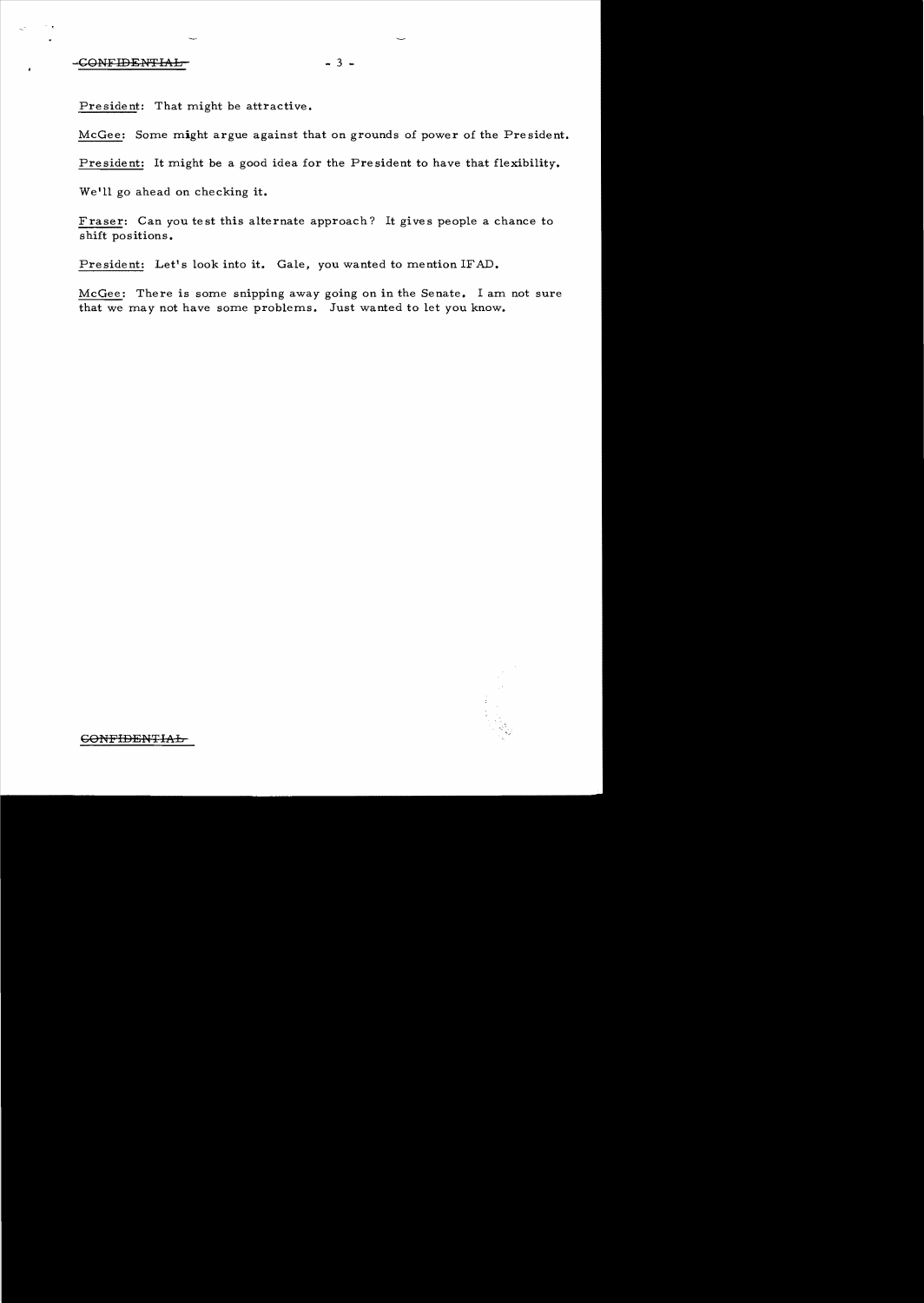P/MEGU/Burbaran/Frager (Sunall Tark) well, I guess are respond to the dart Begind arment US availle mon et its appareire http 4-grad en anne 111 par 2001 geits fuling liney & to dyste me are en restaurant in Serattin après + here is placed we have a legal obligation. We would like to drains how we will The symbolism of this receive eye at a  $ln$ UN is a strong mesure The legalement no clear, but when we had this amount omments it is dift split a ?? (hand at hot)  $\frac{\partial u}{\partial x}$ Some spenalty stol companies of pour uponly but Labor has gently suring around 16 Ednis hammer whether we can being it up a wan. I clark know whether a enough offert vouldens come tot it entering word take had they have opposed They were her than evitting estres. That water can celaron trois I don't know if I can be known + if a fail again Mondels course donne dit pois my hast to time juga assault a saine

**DECLASSIFIED** E.O. 12958, SEC. 3.5 NSC MEMO, 11/24/98, STATE DEPT. GUIDELINES  $5\frac{1}{4}$ le Cent. euro $2/11/6$ H<br>BY Dan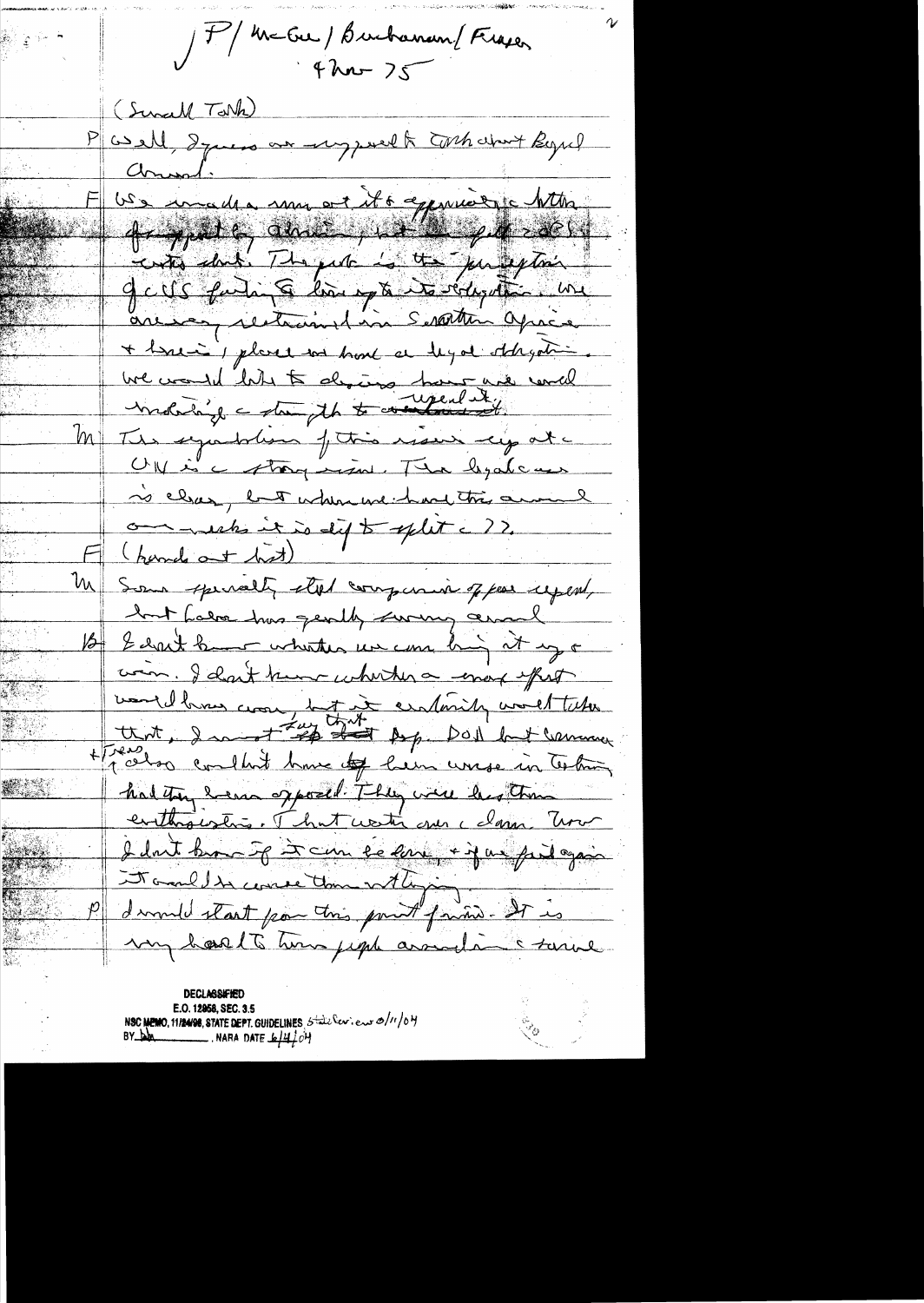ression on c tanguera (Have Nort - 5) absentes.<br>E They split about Loven.<br>P If you would get a "per" absentes long & Jetrain with the and mint which chinted WH effect. I would like a know us were going to win before un tog. M Termes no time lined. Phrapart an might be tallents want tol unatgen. P Mox, non a chepon c 37 (Devereion for name) B Rhodes is strangly against eigenbar as in michel. P Did jon culch flach in your detroit. B I wally complet fell - Detail was in 14 but d trite a tot of plack. You can wrote a strong ongements on court security of you don't know c fatts. We could end my or / Chrone in why imprintly framb. P Trece is no taking off my support. Remell sland fast & Marxwell chuck that hat. We This Series won't start it again. They afraid of wing left by a Homer again. F les conductions de le court de Pelisentine I tranght he good when for Math have that fly.